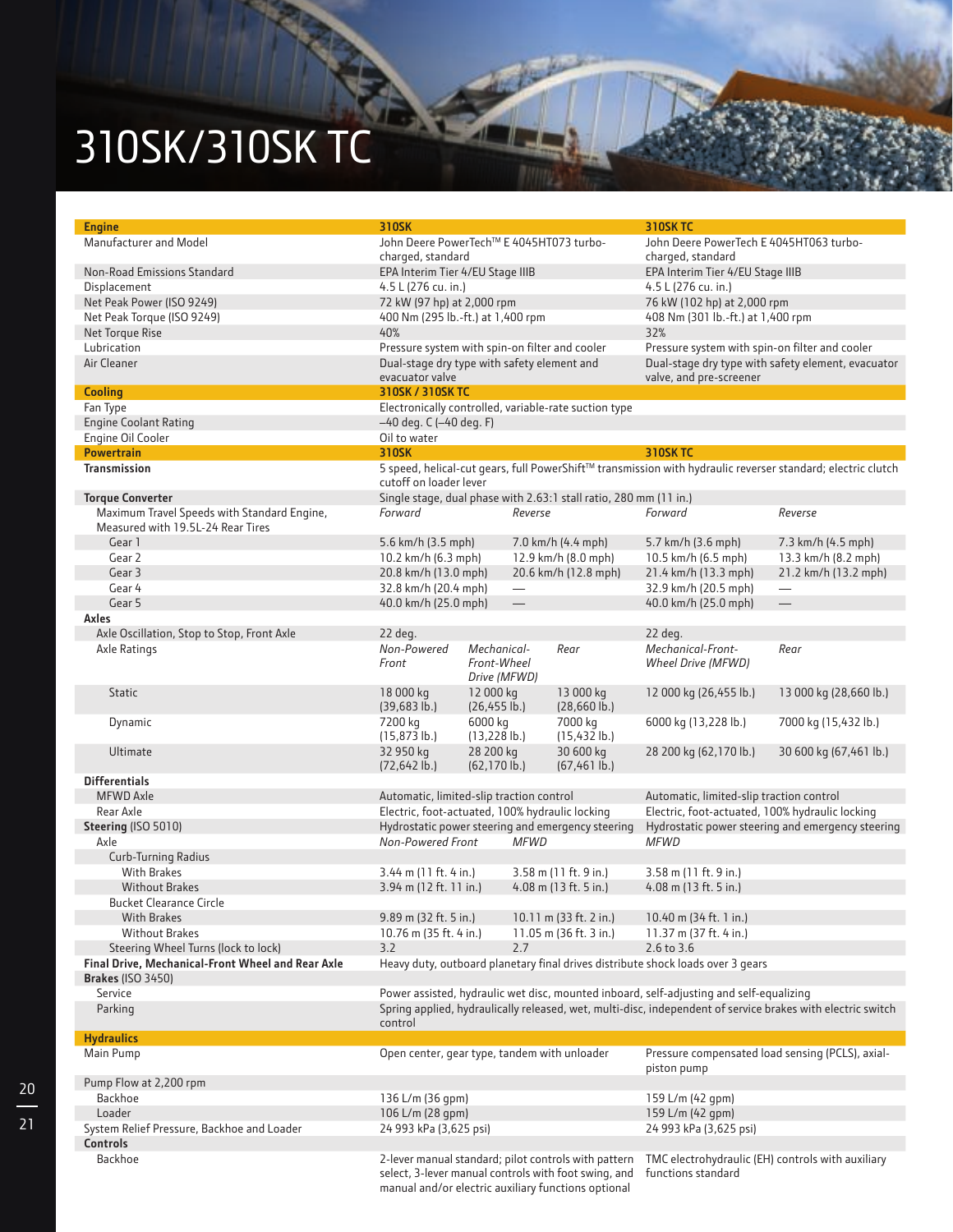

| <b>Hydraulics (continued)</b>                                                           | 310SK                                                                                                                                                                   |                                                         |                                                                                                                                                                             | <b>310SK TC</b>                                   |                  |                         |  |  |
|-----------------------------------------------------------------------------------------|-------------------------------------------------------------------------------------------------------------------------------------------------------------------------|---------------------------------------------------------|-----------------------------------------------------------------------------------------------------------------------------------------------------------------------------|---------------------------------------------------|------------------|-------------------------|--|--|
| Controls (continued)                                                                    |                                                                                                                                                                         |                                                         |                                                                                                                                                                             |                                                   |                  |                         |  |  |
| Loader                                                                                  |                                                                                                                                                                         | Single-lever control with electric clutch cutoff switch | standard; single-lever control with electric clutch cut-<br>off switch, EH proportional auxiliary roller, and MWFD<br>(on/off/momentary) with auxiliary hydraulics optional | TMC EH controls with auxiliary functions standard |                  |                         |  |  |
| <b>Cylinders</b>                                                                        |                                                                                                                                                                         |                                                         |                                                                                                                                                                             |                                                   |                  |                         |  |  |
| Type                                                                                    | Heat-treated, chrome-plated, polished rods; hardened steel (replaceable bushings) pivot pins                                                                            |                                                         |                                                                                                                                                                             |                                                   |                  |                         |  |  |
|                                                                                         | <b>Bore</b>                                                                                                                                                             | <b>Rod Diameter</b>                                     | Stroke                                                                                                                                                                      | <b>Bore</b>                                       | Rod Diameter     | Stroke                  |  |  |
| Loader Boom (2)                                                                         | 80 mm (3.15 in.)                                                                                                                                                        | 50 mm (1.97 in.)                                        | 790 mm (31.10 in.)                                                                                                                                                          | 90 mm (3.54 in.)                                  | 56 mm (2.20 in.) | 673 mm (26.50 in.)      |  |  |
| Loader Bucket (1)                                                                       | 90 mm (3.54 in.)                                                                                                                                                        | 50 mm (1.97 in.)                                        | 744 mm (29.29 in.)                                                                                                                                                          | 100 mm (3.94 in.)                                 | 56 mm (2.20 in.) | 733 mm (28.86 in.)      |  |  |
| Backhoe Boom (1)                                                                        | 120 mm (4.72 in.)                                                                                                                                                       | 56 mm (2.20 in.)                                        | 795 mm (31.30 in.)                                                                                                                                                          | 120 mm (4.72 in.)                                 | 56 mm (2.20 in.) | 795 mm (31.30 in.)      |  |  |
| <b>Backhoe Crowd (1)</b>                                                                | 115 mm $(4.53$ in.)                                                                                                                                                     | 63 mm (2.48 in.)                                        | 602.5 mm<br>(23.72 in.)                                                                                                                                                     | 115 mm $(4.53$ in.)                               | 63 mm (2.48 in.) | 602.5 mm<br>(23.72 in.) |  |  |
| <b>Backhoe Bucket (1)</b>                                                               | 90 mm (3.54 in.)                                                                                                                                                        | 56 mm (2.20 in.)                                        | 810 mm (31.89 in.)                                                                                                                                                          | 100 mm (3.94 in.)                                 | 63 mm (2.48 in.) | 810 mm (31.89 in.)      |  |  |
| Backhoe Bucket, Heavy-Duty Option (1)                                                   | 100 mm (3.94 in.)                                                                                                                                                       | 63 mm (2.48 in.)                                        | 810 mm (31.89 in.)                                                                                                                                                          |                                                   |                  | $\qquad \qquad -$       |  |  |
| <b>Backhoe Swing (2)</b>                                                                | 90 mm (3.54 in.)                                                                                                                                                        | 50 mm (1.97 in.)                                        | 278 mm (10.94 in.)                                                                                                                                                          | 90 mm (3.54 in.)                                  | 50 mm (1.97 in.) | 278 mm (10.94 in.)      |  |  |
| <b>Backhoe Extendable Dipperstick (1)</b>                                               | 70 mm (2.76 in.)                                                                                                                                                        | 40 mm (1.57 in.)                                        | 1067 mm<br>(42.01 in.)                                                                                                                                                      | 70 mm (2.76 in.)                                  | 40 mm (1.57 in.) | 1067 mm<br>(42.01 in.)  |  |  |
| Backhoe Stabilizer, Standard (2)                                                        | 90 mm (3.54 in.)                                                                                                                                                        | 50 mm (1.97 in.)                                        | 500 mm (19.69 in.)                                                                                                                                                          |                                                   |                  |                         |  |  |
| <b>Backhoe Stabilizer, Longer Optional (2)</b>                                          | 100 mm (3.94 in.)                                                                                                                                                       | 50 mm (1.97 in.)                                        | 500 mm (19.69 in.)                                                                                                                                                          | 100 mm (3.94 in.)                                 | 50 mm (1.97 in.) | 500 mm (19.69 in.)      |  |  |
| Non-Powered Axle (1)                                                                    | 70 mm (2.76 in.)                                                                                                                                                        | 42 mm (1.65 in.)                                        | 213 mm (8.39 in.)                                                                                                                                                           | 70 mm (2.76 in.)                                  | 42 mm (1.65 in.) | 213 mm (8.39 in.)       |  |  |
| <b>MFWD (1)</b>                                                                         | 67 mm (2.64 in.)                                                                                                                                                        | 42 mm (1.65 in.)                                        | 210 mm (8.27 in.)                                                                                                                                                           | 67 mm (2.64 in.)                                  | 42 mm (1.65 in.) | 210 mm (8.27 in.)       |  |  |
| <b>Electrical</b>                                                                       |                                                                                                                                                                         |                                                         |                                                                                                                                                                             |                                                   |                  |                         |  |  |
| Voltage                                                                                 | 12 volt                                                                                                                                                                 |                                                         |                                                                                                                                                                             | 12 volt                                           |                  |                         |  |  |
| <b>Alternator Rating</b>                                                                | 120 amp                                                                                                                                                                 |                                                         |                                                                                                                                                                             | 200 amp                                           |                  |                         |  |  |
| Lights                                                                                  |                                                                                                                                                                         |                                                         |                                                                                                                                                                             |                                                   |                  |                         |  |  |
|                                                                                         | 10 halogen: 4 front, 4 rear, and 2 side docking (32,500 candlepower each); turn signals and flashers: 2 front<br>and 2 rear; stop and taillights; and 2 rear reflectors |                                                         |                                                                                                                                                                             |                                                   |                  |                         |  |  |
| <b>Operator Station</b>                                                                 | 310SK / 310SK TC                                                                                                                                                        |                                                         |                                                                                                                                                                             |                                                   |                  |                         |  |  |
| Type (SAE J1040)                                                                        |                                                                                                                                                                         |                                                         | Canopy, isolation mounted, ROPS/FOPS, left/right access, with molded roof                                                                                                   |                                                   |                  |                         |  |  |
| <b>Tires/Wheels</b>                                                                     | 310SK                                                                                                                                                                   |                                                         |                                                                                                                                                                             | <b>310SK TC</b>                                   |                  |                         |  |  |
|                                                                                         | Front                                                                                                                                                                   | Rear                                                    |                                                                                                                                                                             | Front                                             | Rear             |                         |  |  |
| Non-Powered Front Axle                                                                  | $11L-16F-3(12)$                                                                                                                                                         |                                                         | 19.5L-24 R-4 (10)                                                                                                                                                           | $\qquad \qquad -$                                 |                  |                         |  |  |
| <b>MFWD</b>                                                                             | 12.5/80-18 I-3 (14)                                                                                                                                                     |                                                         | 19.5L-24 R-4 (10)                                                                                                                                                           | 12.5/80-181-3 (14)                                |                  | 19.5L-24 R-4 (10)       |  |  |
|                                                                                         | 12.5/80-181-3 (12)                                                                                                                                                      |                                                         | 19.5L-24 R-4 (10)                                                                                                                                                           | 12.5/80-181-3 (12)<br>19.5L-24 R-4 (10)           |                  |                         |  |  |
|                                                                                         | 12.5/80-181-3 (12)                                                                                                                                                      |                                                         | 21L-24 R-4 (12)                                                                                                                                                             | 12.5/80-181-3 (12)<br>21L-24 R-4 (12)             |                  |                         |  |  |
|                                                                                         | 340/80R18 XMCL                                                                                                                                                          |                                                         | 500/70R24 XMCL                                                                                                                                                              | 500/70R24 XMCL<br>340/80R18 XMCL                  |                  |                         |  |  |
| <b>Serviceability</b>                                                                   | 310SK / 310SK TC                                                                                                                                                        |                                                         |                                                                                                                                                                             |                                                   |                  |                         |  |  |
| Hydraulic Oil Filter, Spin-On Enclosed Replaceable Element                              |                                                                                                                                                                         | 6-micron filtration; 1,000 break-in/service hours       |                                                                                                                                                                             |                                                   |                  |                         |  |  |
| <b>Refill Capacities</b>                                                                |                                                                                                                                                                         |                                                         |                                                                                                                                                                             |                                                   |                  |                         |  |  |
| Cooling System                                                                          | 32.9 L (34.8 gt.)                                                                                                                                                       |                                                         |                                                                                                                                                                             |                                                   |                  |                         |  |  |
| Rear Axle                                                                               | 18 L (19 gt.)                                                                                                                                                           |                                                         |                                                                                                                                                                             |                                                   |                  |                         |  |  |
| Engine Oil (including vertical spin-on filter)                                          | 13 L (13.7 gt.)                                                                                                                                                         |                                                         |                                                                                                                                                                             |                                                   |                  |                         |  |  |
| Torque Converter and Transmission                                                       | 15.1 L (16 qt.)                                                                                                                                                         |                                                         |                                                                                                                                                                             |                                                   |                  |                         |  |  |
| Fuel Tank (with ground-level fueling)                                                   | 155.2 L (41 gal.)                                                                                                                                                       |                                                         |                                                                                                                                                                             |                                                   |                  |                         |  |  |
| Hydraulic System                                                                        | 89.3 L (23.6 gal.)                                                                                                                                                      |                                                         |                                                                                                                                                                             |                                                   |                  |                         |  |  |
| Hydraulic Reservoir                                                                     | 37.1 L (9.8 gal.)                                                                                                                                                       |                                                         |                                                                                                                                                                             |                                                   |                  |                         |  |  |
| <b>MFWD Housing</b>                                                                     |                                                                                                                                                                         |                                                         |                                                                                                                                                                             |                                                   |                  |                         |  |  |
| Axle                                                                                    | 6.5 L (6.9 qt.)                                                                                                                                                         |                                                         |                                                                                                                                                                             |                                                   |                  |                         |  |  |
| Planetary (each)                                                                        | 0.9 L (1 qt.)                                                                                                                                                           |                                                         |                                                                                                                                                                             |                                                   |                  |                         |  |  |
| <b>Operating Weights</b>                                                                | 310SK                                                                                                                                                                   |                                                         |                                                                                                                                                                             | <b>310SK TC</b>                                   |                  |                         |  |  |
| With Full Fuel Tank, 79-kg (175 lb.) Operator, and Standard                             | 6670 kg (14,708 lb.)                                                                                                                                                    |                                                         |                                                                                                                                                                             |                                                   |                  |                         |  |  |
| Equipment                                                                               |                                                                                                                                                                         |                                                         |                                                                                                                                                                             |                                                   |                  |                         |  |  |
| Typical with Cab, MFWD, Extendable Dipperstick, and<br>454-kg (1,000 lb.) Counterweight | 7827 kg (17,258 lb.)                                                                                                                                                    |                                                         |                                                                                                                                                                             | $\overline{\phantom{0}}$                          |                  |                         |  |  |
| With Cab, MFWD, Extendable Dipperstick, and 567-kg<br>(1,250 lb.) Counterweight         | $\overbrace{\phantom{12333}}$                                                                                                                                           |                                                         |                                                                                                                                                                             | 9004 kg (19,855 lb.)                              |                  |                         |  |  |
| <b>Adjustments to Operating Weights with Optional</b><br>Components                     |                                                                                                                                                                         |                                                         |                                                                                                                                                                             |                                                   |                  |                         |  |  |
| Cab                                                                                     |                                                                                                                                                                         |                                                         |                                                                                                                                                                             |                                                   |                  |                         |  |  |
| <b>MFWD</b> with Tires                                                                  | 263 kg (580 lb.)                                                                                                                                                        |                                                         |                                                                                                                                                                             | In base                                           |                  |                         |  |  |
|                                                                                         | 220 kg (485 lb.)                                                                                                                                                        |                                                         |                                                                                                                                                                             | In base                                           |                  |                         |  |  |
| Extendable Dipperstick                                                                  | 222 kg (490 lb.)                                                                                                                                                        |                                                         |                                                                                                                                                                             | In base                                           |                  |                         |  |  |
| Front Loader Coupler                                                                    | 286 kg (630 lb.)                                                                                                                                                        |                                                         |                                                                                                                                                                             | In base                                           |                  |                         |  |  |
| Backhoe Bucket Coupler                                                                  | 63 kg (138 lb.)                                                                                                                                                         |                                                         |                                                                                                                                                                             | 63 kg (138 lb.)                                   |                  |                         |  |  |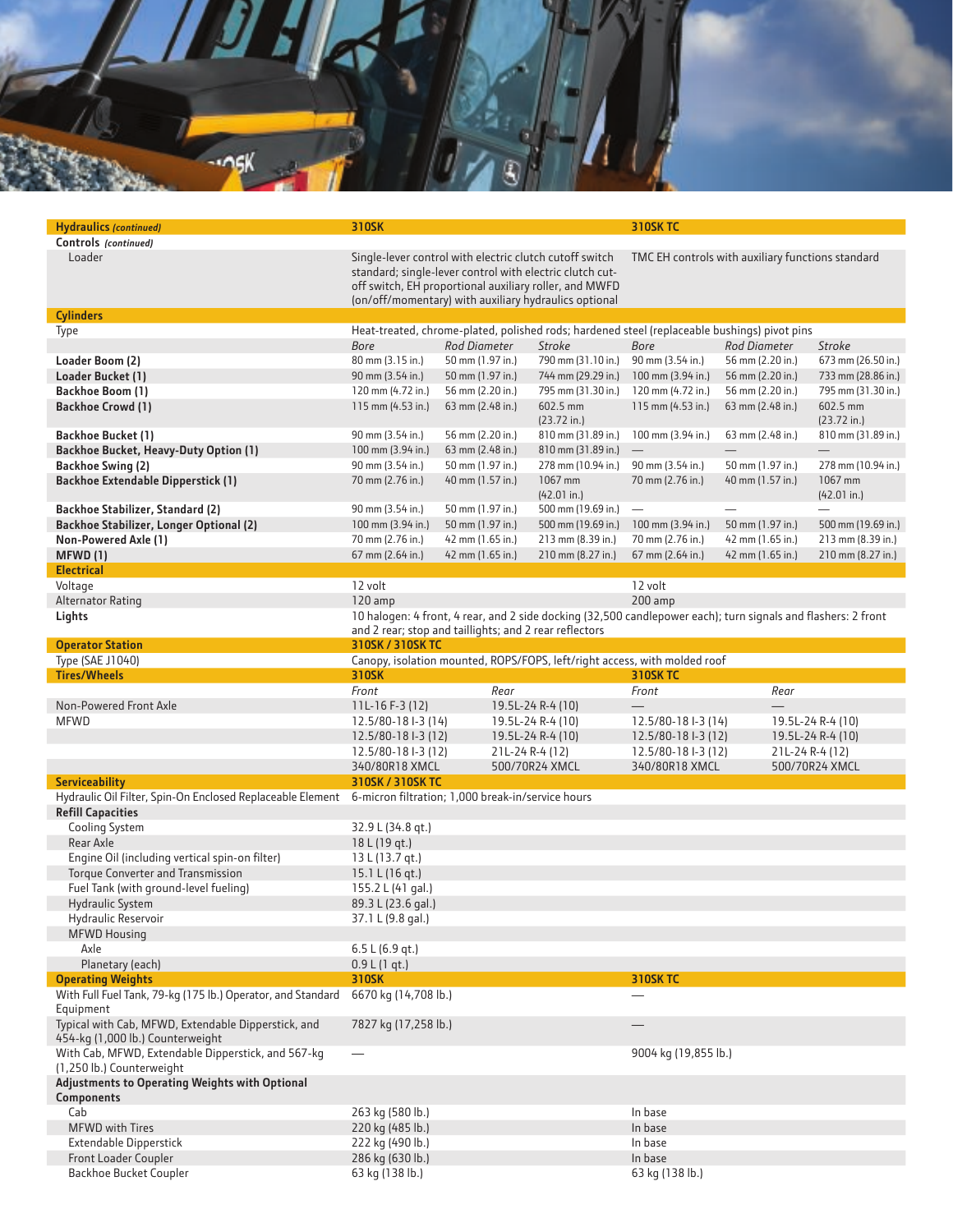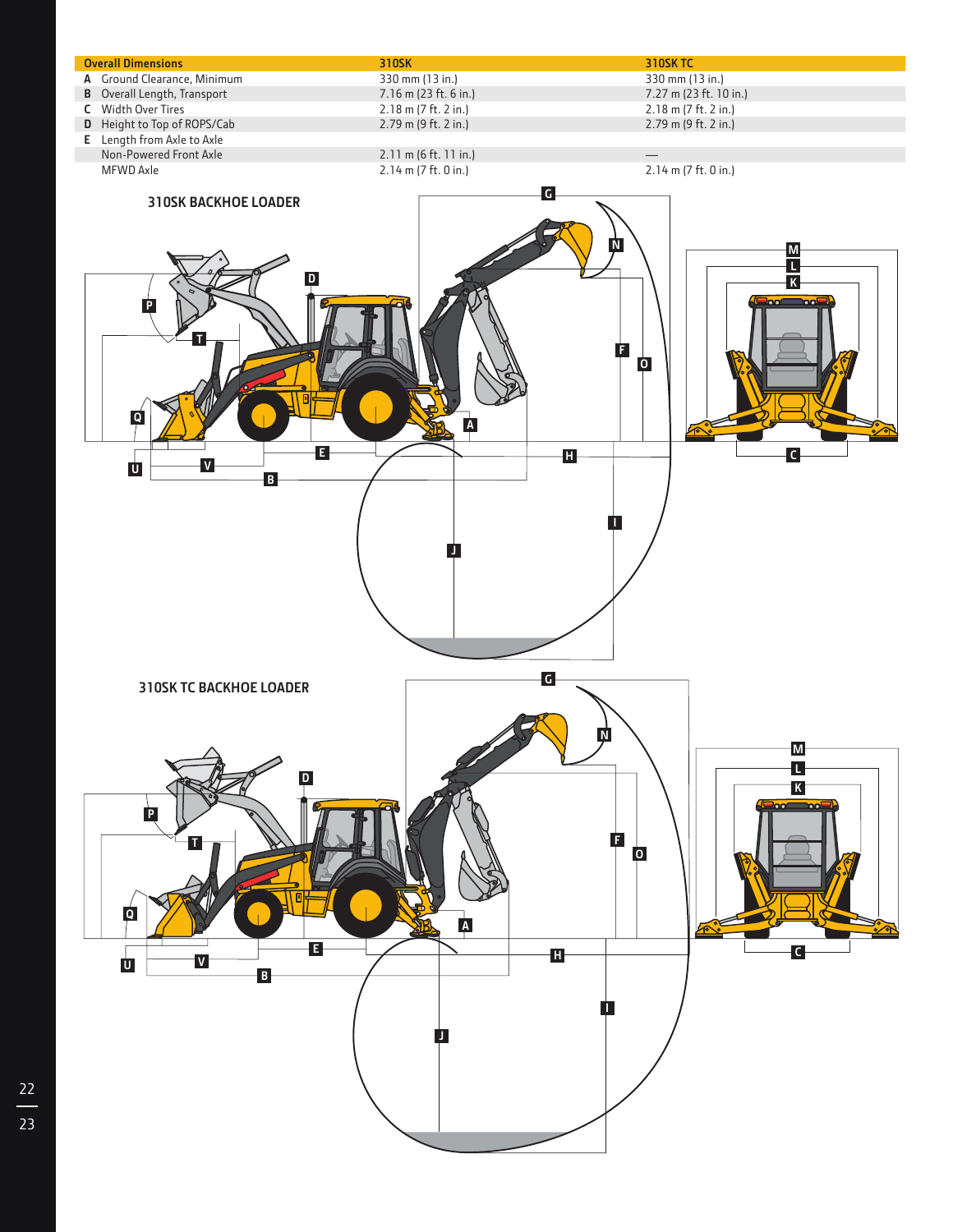| <b>Backhoe Dimensions/Performance</b>                                                      | 310SK                                  |                      |                         |                              |          |                                      | <b>310SK TC</b>                   |                          |
|--------------------------------------------------------------------------------------------|----------------------------------------|----------------------|-------------------------|------------------------------|----------|--------------------------------------|-----------------------------------|--------------------------|
| Backhoe specifications are with 610-mm x 0.21-m <sup>3</sup> (24 in. x 7.5 cu. ft.) bucket |                                        |                      |                         |                              |          |                                      |                                   |                          |
| <b>Bucket Range</b>                                                                        | 305-762 mm (12-30 in.)                 |                      |                         |                              |          |                                      | 305-762 mm (12-30 in.)            |                          |
| <b>Digging Force</b>                                                                       |                                        |                      |                         |                              |          |                                      |                                   |                          |
| <b>Bucket Cylinder</b>                                                                     | 53.3 kN (11,990 lb.)                   |                      |                         |                              |          |                                      | 67.8 kN (15,236 lb.)              |                          |
| With Heavy-Duty Cylinder Option                                                            | 67.8 kN (15,236 lb.)                   |                      |                         |                              |          |                                      |                                   |                          |
| Crowd Cylinder                                                                             | 36.0 kN (8,090 lb.)                    |                      |                         |                              |          |                                      | 36.0 kN (8,090 lb.)               |                          |
| Swing Arc                                                                                  | 180 deg.                               |                      |                         |                              |          |                                      | 180 deg.                          |                          |
| <b>Operator Control</b>                                                                    | 2 levers                               |                      |                         |                              |          |                                      | 2 joysticks                       |                          |
|                                                                                            |                                        |                      |                         |                              |          | With Optional Extendable Dipperstick | With Extendable Dipperstick       |                          |
|                                                                                            | <b>With Standard</b><br><b>Backhoe</b> |                      | Retracted               |                              |          | Extended                             | Retracted                         | Extended                 |
| F Loading Height, Truck Loading Position                                                   | 3.43 m (11 ft. 3 in.)                  |                      | 3.43 m (11 ft. 3 in.)   |                              |          | 4.29 m (14 ft. 1 in.)                | 3.43 m (11 ft. 3 in.)             | 4.29 m (14 ft. 1 in.)    |
| G Reach from Center of Swing Pivot                                                         | 5.56 m (18 ft. 3 in.)                  |                      | 5.66 m (18 ft. 7 in.)   |                              |          | $6.68$ m (21 ft. 11 in.)             | 5.66 m $(18 ft. 7 in.)$           | $6.68$ m (21 ft. 11 in.) |
| H Reach from Center of Rear Axle                                                           | 6.63 m (21 ft. 9 in.)                  |                      | $6.73$ m (22 ft. 1 in.) |                              |          | 7.72 m (25 ft. 4 in.)                | $6.73$ m (22 ft. 1 in.)           | 7.72 m (25 ft. 4 in.)    |
| Digging Depth (SAE maximum)<br>L                                                           | 4.42 m $(14 ft. 6 in.)$                |                      |                         | 4.55 m (14 ft. 11 in.)       |          | 5.61 m (18 ft. 5 in.)                | 4.55 m $(14 ft. 11 in.)$          | 5.61 m (18 ft. 5 in.)    |
| J Digging Depth (SAE)                                                                      |                                        |                      |                         |                              |          |                                      |                                   |                          |
| 610-mm (2 ft.) Flat Bottom                                                                 | 4.37 m $(14 ft. 4 in.)$                |                      | 4.50 m (14 ft. 9 in.)   |                              |          | 5.56 m (18 ft. 3 in.)                | 4.50 m (14 ft. 9 in.)             | 5.56 m (18 ft. 3 in.)    |
| 2440-mm (8 ft.) Flat Bottom                                                                | 4.06 m (13 ft. 4 in.)                  |                      | 4.19 m (13 ft. 9 in.)   |                              |          | 5.33 m (17 ft. 6 in.)                | 4.19 m (13 ft. 9 in.)             | 5.33 m (17 ft. 6 in.)    |
| K Stabilizer Width, Transport                                                              | 2.18 m (7 ft. 2 in.)                   |                      | 2.18 m (7 ft. 2 in.)    |                              |          | $2.18$ m (7 ft. 2 in.)               | 2.18 m (7 ft. 2 in.)              | 2.18 m (7 ft. 2 in.)     |
| L Stabilizer Spread, Operating                                                             |                                        |                      |                         |                              |          |                                      |                                   |                          |
| <b>Standard Stabilizers</b>                                                                | 3.10 m (10 ft. 2 in.)                  |                      | 3.10 m (10 ft. 2 in.)   |                              |          | 3.10 m (10 ft. 2 in.)                | 3.10 m (10 ft. 2 in.)             | $3.10$ m (10 ft. 2 in.)  |
| Long Stabilizers                                                                           | 3.45 m (11 ft. 4 in.)                  |                      | $3.45$ m (11 ft. 4 in.) |                              |          | 3.45 m (11 ft. 4 in.)                | 3.45 m (11 ft. 4 in.)             | 3.45 m (11 ft. 4 in.)    |
| M Stabilizer Overall Width, Operating                                                      |                                        |                      |                         |                              |          |                                      |                                   |                          |
| <b>Standard Stabilizers</b>                                                                | 3.53 m (11 ft. 7 in.)                  |                      | 3.53 m (11 ft. 7 in.)   |                              |          | 3.53 m (11 ft. 7 in.)                | 3.53 m (11 ft. 7 in.)             | $3.53$ m (11 ft. 7 in.)  |
| Long Stabilizers                                                                           | $4.03$ m (13 ft. 3 in.)                |                      | $4.03$ m (13 ft. 3 in.) |                              |          | 4.03 m $(13 ft. 3 in.)$              | 4.03 m $(13 ft. 3 in.)$           | 4.03 m (13 ft. 3 in.)    |
| N Bucket Rotation                                                                          | 190 deg.                               |                      | 190 deg.                |                              | 190 deg. |                                      | 190 deg.                          | 190 deg.                 |
| <b>O</b> Transport Height                                                                  | 3.51 m (11 ft. 6 in.)                  |                      | 3.48 m (11 ft. 5 in.)   |                              |          | 3.48 m (11 ft. 5 in.)                | $3.48$ m (11 ft. 5 in.)           | 3.48 m (11 ft. 5 in.)    |
| <b>Loader Dimensions/Performance</b>                                                       |                                        |                      |                         |                              |          |                                      |                                   |                          |
| P Bucket Dump Angle, Maximum                                                               | 45 deg.                                |                      |                         |                              |          |                                      | 45 deg.                           |                          |
| <b>Q</b> Rollback Angle at Ground Level                                                    | 40 deg.                                |                      |                         |                              |          |                                      | 40 deg.                           |                          |
|                                                                                            | <b>Standard Loader Option</b>          |                      |                         |                              |          |                                      | <b>Tool-Carrier Loader Option</b> |                          |
|                                                                                            | Heavy-duty                             | long lip             | Heavy-duty              | Heavy-duty                   |          | Multipurpose                         | Heavy-duty                        | Multipurpose             |
| <b>Bucket Capacity</b>                                                                     | $0.86 \text{ m}^3$                     | $0.96 \text{ m}^3$   |                         | $1.00 \text{ m}^3$           |          | $1.00 \text{ m}^3$                   | $1.00 \text{ m}^3$                | $1.00 \text{ m}^3$       |
|                                                                                            | (1.12 cu. yd.)                         |                      | (1.25 cu. yd.)          | (1.31 cu. yd.)               |          | (1.31 cu. yd.)                       | (1.31 cu. yd.)                    | (1.31 cu. yd.)           |
| Width                                                                                      | 2184 mm<br>(86 in.)                    | (86 in.)             | 2184 mm                 | 2337 mm<br>(92 in.)          |          | 2337 mm<br>(92 in.)                  | 2337 mm (92 in.)                  | 2337 mm (92 in.)         |
| Weight                                                                                     | 390 kg<br>$(860 \, \text{lb.})$        | 405 kg<br>(892 lb.)  |                         | 521 kg<br>$(1, 148 \, lb.)$  |          | 817 kg<br>$(1,800 \, lb.)$           | 493 kg (1,085 lb.)                | 789 kg (1,737 lb.)       |
| <b>Breakout Force</b>                                                                      | 49.2 kN<br>$(11, 051$ lb.)             | 45.4 kN              | (10, 210)               | 45.8 kN<br>$(10,300 \, lb.)$ |          | 42.9 kN<br>$(9,650$ lb.)             | 50.9 kN (11,450 lb.)              | 43.1 kN (9,680 lb.)      |
| Lift Capacity, Full Height                                                                 | 3338 kg<br>$(7,353$ lb.)               | 3332 kg              | $(7,340 \, lb.)$        | 3269 kg<br>$(7,200$ lb.)     |          | 2996 kg<br>$(6,600 \, lb.)$          | 3276 kg (7,215 lb.)               | 2656 kg (5,850 lb.)      |
| R Height to Bucket Hinge Pin, Maximum                                                      | 3.40 m<br>(11 ft. 2 in.)               | 3.40 m               | (11 ft. 2 in.)          | 3.40 m<br>(11 ft. 2 in.)     |          | 3.40 m<br>(11 ft. 2 in.)             | 3.40 m (11 ft. 2 in.)             | 3.40 m (11 ft. 2 in.)    |
| S Dump Clearance, Bucket at 45 deq.                                                        | 2.69 m<br>(8 ft. 10 in.)               | 2.48 m               | (8 ft. 2 in.)           | 2.64 m<br>(8 ft. 8 in.)      |          | 2.62 m<br>(8 ft. 7 in.)              | $2.59$ m (8 ft. 6 in.)            | 2.50 m (8 ft. 2 in.)     |
| T Reach at Full Height, Bucket at 45 deg.                                                  | 767 mm<br>(30.2 in.)                   | 911 mm<br>(35.9 in.) |                         | 765 mm<br>(30.1 in.)         |          | 818 mm<br>(32.2 in.)                 | 762 mm (30.0 in.)                 | 836 mm (32.9 in.)        |
| <b>U</b> Digging Depth Below Ground, Bucket Level                                          | 175 mm<br>(6.9 in.)                    | 147 mm<br>(5.8 in.)  |                         | 206 mm<br>(8.1 in.)          |          | 185 mm<br>(7.3 in.)                  | 140 mm (5.5 in.)                  | 152 mm (6.0 in.)         |
| V Length from Front Axle Centerline to Bucket<br><b>Cutting Edge</b>                       | 2.03 m<br>(6 ft. 8 in.)                | 2.18 m               | (7 ft. 2 in.)           | 2.03 m<br>(6 ft. 8 in.)      |          | 2.15 m<br>(7 ft. 1 in.)              | $2.15$ m (7 ft. 1 in.)            | 2.27 m (7 ft. 5 in.)     |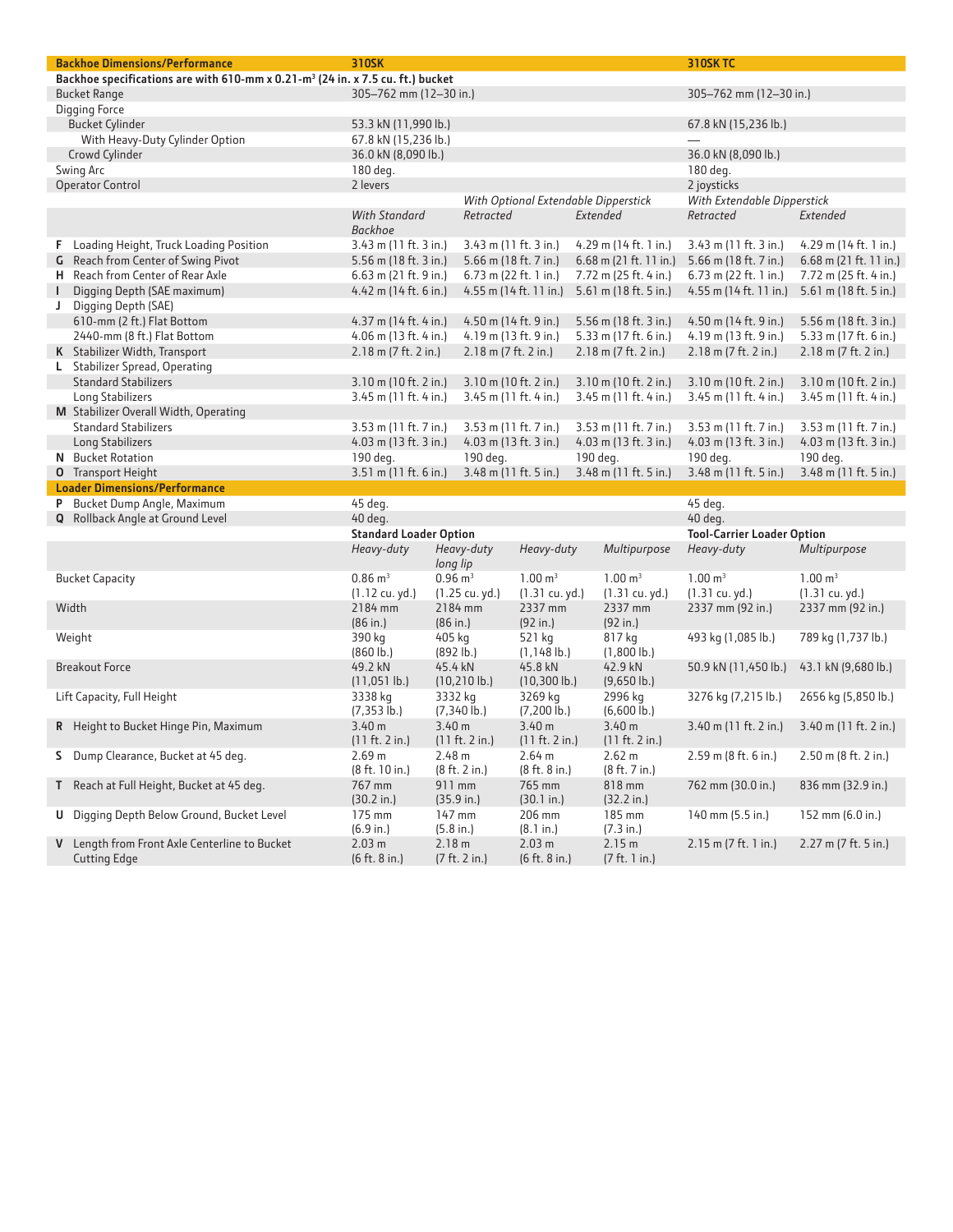| <b>Lift Capacity with Quick-Coupler/Forks</b> | 310SK                  |                        | <b>310SK TC</b>              |                               |
|-----------------------------------------------|------------------------|------------------------|------------------------------|-------------------------------|
| <b>Hydraulic Capacity</b>                     | 1219-mm (48 in.) Tines | 1524-mm (60 in.) Tines | $1219$ -mm<br>(48 in.) Tines | $1524 - mm$<br>(60 in.) Tines |
| $A1$ Maximum Height                           | 2073 kg (4,570 lb.)    | 1891 kg (4,170 lb.)    | 2211 kg<br>$(4, 875 \, lb.)$ | 2053 kg<br>$(4,526$ lb.)      |
| $B1$ Maximum Reach                            | 3162 kg (6,971 lb.)    | 3003 kg (6,621 lb.)    | 3438 kg<br>$(7,580 \, lb.)$  | 3294 kg<br>$(7,261 \, lb.)$   |
| $Cl$ At Ground Line                           | 4145 kg (9,138 lb.)    | 3883 kg (8,561 lb.)    | 4400 kg<br>$(9,700 \, lb.)$  | 4180 kg<br>$(9,215 \, lb.)$   |
| $D^{\dagger}$ Below Ground Line               | $211$ mm $(8.3$ in.)   | $211$ mm $(8.3$ in.)   | $211$ mm $(8.3$ in.)         | $211$ mm $(8.3$ in.)          |